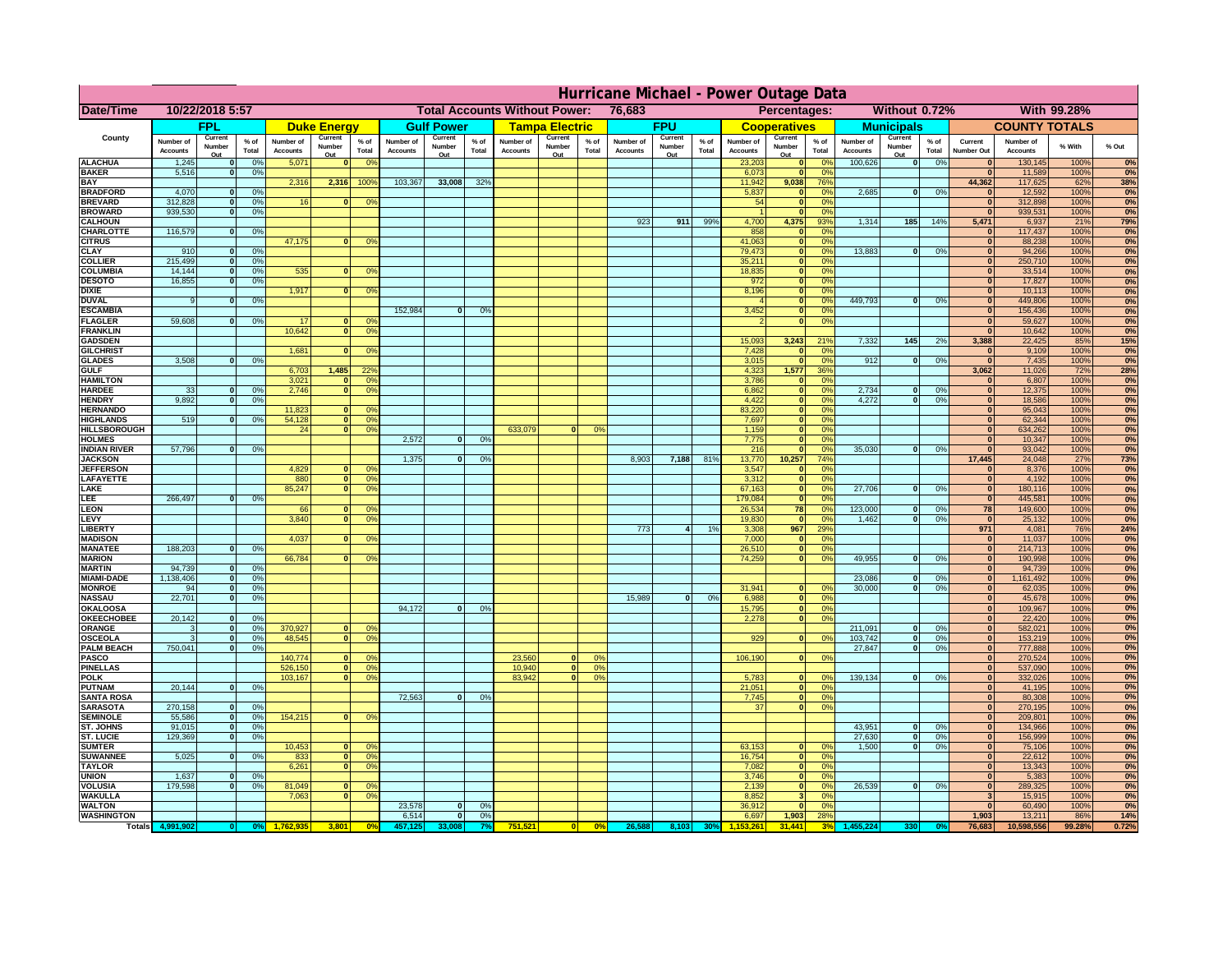# 10/22/2018 5:58 AM Hurricane Michael

| <b>Power Provider</b>                   | <b>County</b>       | <b>Number of Customers</b> | <b>Current Number Out</b> | <b>Outage Percentage</b> | <b>Estimated Restore Time</b> |
|-----------------------------------------|---------------------|----------------------------|---------------------------|--------------------------|-------------------------------|
|                                         |                     |                            |                           |                          |                               |
| <b>Gulf Power Company</b>               | BAY                 | 103,367                    | 33,008                    | 31.93%                   | $>72$                         |
| West Florida Electric Cooperative, Inc. | <b>JACKSON</b>      | 13,723                     | 10,210                    | 74.40%                   | >5 days                       |
| Gulf Coast Electric Cooperative, Inc.   | BAY                 | 11,942                     | 9,038                     | 75.68%                   | >5 days                       |
| Florida Public Utilities Corporation    | <b>JACKSON</b>      | 8,903                      | 7,188                     | 80.74%                   | >5 days                       |
| Talquin Electric Cooperative, Inc.      | <b>GADSDEN</b>      | 15,093                     | 3,243                     | 21.49%                   | 72                            |
| West Florida Electric Cooperative, Inc. | CALHOUN             | 2,852                      | 2,562                     | 89.83%                   | >5 days                       |
| Duke Energy                             | BAY                 | 2,316                      | 2,316                     | 100.00%                  | TBD                           |
|                                         |                     |                            |                           |                          |                               |
| Gulf Coast Electric Cooperative, Inc.   | CALHOUN             | 1,848                      | 1,813                     | 98.11%                   | >5 days                       |
| Gulf Coast Electric Cooperative, Inc.   | <b>GULF</b>         | 4,323                      | 1,577                     | 36.48%                   | >5 days                       |
| West Florida Electric Cooperative, Inc. | WASHINGTON          | 4,260                      | 1,565                     | 36.74%                   | >5 days                       |
| Duke Energy                             | <b>GULF</b>         | 6,703                      | 1,485                     | 22.15%                   | TBD                           |
| Talquin Electric Cooperative, Inc.      | <b>LIBERTY</b>      | 3,308                      | 967                       | 29.23%                   | >5 days                       |
| Florida Public Utilities Corporation    | <b>CALHOUN</b>      | 923                        | 911                       | 98.70%                   | >5 days                       |
| Gulf Coast Electric Cooperative, Inc.   | WASHINGTON          | 2,437                      | 338                       | 13.87%                   | >5 days                       |
|                                         |                     |                            |                           |                          |                               |
| City of Blountstown                     | <b>CALHOUN</b>      | 1,314                      | 185                       | 14.08%                   | 24                            |
| Chattahoochee Electric                  | GADSDEN             | 1,173                      | 101                       | 8.61%                    | 24                            |
| Talquin Electric Cooperative, Inc.      | <b>LEON</b>         | 26,534                     | 78                        | 0.29%                    | 48                            |
| Gulf Coast Electric Cooperative, Inc.   | <b>JACKSON</b>      | 47                         | 47                        | 100.00%                  | >5 days                       |
| City of Quincy                          | GADSDEN             | 4,768                      | 44                        | 0.92%                    | 24                            |
| Florida Public Utilities Corporation    | LIBERTY             | 773                        | $\overline{4}$            | 0.52%                    | >5 days                       |
|                                         |                     |                            | $\overline{\mathbf{3}}$   |                          |                               |
| Talquin Electric Cooperative, Inc.      | <b>WAKULLA</b>      | 8,852                      |                           | 0.03%                    | 24                            |
| Central Florida Electric Cooperative    | <b>ALACHUA</b>      | 875                        | $\pmb{0}$                 | 0.00%                    | TBD                           |
| Central Florida Electric Cooperative    | <b>DIXIE</b>        | 7,595                      | $\mathbf 0$               | 0.00%                    | <b>TBD</b>                    |
| Central Florida Electric Cooperative    | <b>GILCHRIST</b>    | 7,424                      | $\pmb{0}$                 | 0.00%                    | Restored                      |
| Central Florida Electric Cooperative    | LAFAYETTE           | 9                          | $\mathbf 0$               | 0.00%                    | TBD                           |
| Central Florida Electric Cooperative    | LEVY                | 17,513                     | $\mathbf 0$               | 0.00%                    | Restored                      |
| Central Florida Electric Cooperative    | <b>MARION</b>       | 9                          | $\mathbf 0$               | 0.00%                    | TBD                           |
|                                         |                     |                            |                           |                          |                               |
| Choctawhatchee Electric Cooperative     | <b>HOLMES</b>       | 293                        | $\pmb{0}$                 | 0.00%                    | Restored                      |
| Choctawhatchee Electric Cooperative     | <b>OKALOOSA</b>     | 15,795                     | $\mathbf 0$               | 0.00%                    | Restored                      |
| Choctawhatchee Electric Cooperative     | SANTA ROSA          | 201                        | $\pmb{0}$                 | 0.00%                    | Restored                      |
| Choctawhatchee Electric Cooperative     | <b>WALTON</b>       | 36,812                     | $\mathbf 0$               | 0.00%                    | Restored                      |
| City of Alachua                         | <b>ALACHUA</b>      | 4,426                      | 0                         | 0.00%                    | TBD                           |
| City of Bartow                          | <b>POLK</b>         | 11,790                     | $\mathbf 0$               | 0.00%                    | <b>TBD</b>                    |
|                                         |                     |                            |                           |                          |                               |
| City of Bushnell                        | SUMTER              | 1,500                      | 0                         | 0.00%                    | TBD                           |
| City of Clewiston                       | <b>HENDRY</b>       | 4,272                      | $\mathbf 0$               | 0.00%                    | <b>TBD</b>                    |
| City of Fort Meade                      | <b>POLK</b>         | 2,379                      | 0                         | 0.00%                    | TBD                           |
| City of Havana                          | GADSDEN             | 1,391                      | $\mathbf 0$               | 0.00%                    | Restored                      |
| City of Leesburg                        | LAKE                | 22,000                     | $\pmb{0}$                 | 0.00%                    | TBD                           |
| City of Moore Haven                     | <b>GLADES</b>       | 912                        | $\mathbf 0$               | 0.00%                    | <b>TBD</b>                    |
| City of Mount Dora                      | LAKE                | 5,706                      | 0                         | 0.00%                    | TBD                           |
|                                         |                     |                            |                           |                          |                               |
| City of Newberry                        | <b>ALACHUA</b>      | 1,727                      | $\pmb{0}$                 | 0.00%                    | TBD                           |
| City of Starke                          | <b>BRADFORD</b>     | 2,685                      | $\pmb{0}$                 | 0.00%                    | <b>TBD</b>                    |
| City of Tallahassee                     | LEON                | 123,000                    | $\mathbf 0$               | 0.00%                    | Restored                      |
| City of Vero Beach                      | <b>INDIAN RIVER</b> | 35,030                     | 0                         | 0.00%                    | <b>TBD</b>                    |
| City of Wauchula                        | HARDEE              | 2,734                      | $\mathbf 0$               | 0.00%                    | <b>TBD</b>                    |
| City of Williston                       | LEVY                | 1,462                      | 0                         | 0.00%                    | <b>TBD</b>                    |
| City of Winter Park                     | ORANGE              | 13,941                     | $\mathbf 0$               | 0.00%                    | <b>TBD</b>                    |
|                                         |                     |                            |                           |                          |                               |
| Clay Electric Cooperative               | <b>ALACHUA</b>      | 22,328                     | $\mathbf 0$               | 0.00%                    | TBD                           |
| Clay Electric Cooperative               | <b>BAKER</b>        | 2,476                      | $\pmb{0}$                 | 0.00%                    | TBD                           |
| Clay Electric Cooperative               | <b>BRADFORD</b>     | 5,837                      | 0                         | 0.00%                    | TBD                           |
| Clay Electric Cooperative               | <b>CLAY</b>         | 79,473                     | $\pmb{0}$                 | 0.00%                    | <b>TBD</b>                    |
| Clay Electric Cooperative               | <b>COLUMBIA</b>     | 16,922                     | 0                         | 0.00%                    | TBD                           |
| Clay Electric Cooperative               | <b>DUVAL</b>        | $\overline{4}$             | $\mathsf{O}\xspace$       | 0.00%                    | TBD                           |
|                                         | <b>FLAGLER</b>      | $\overline{2}$             | 0                         | 0.00%                    |                               |
| Clay Electric Cooperative               |                     |                            |                           |                          | TBD                           |
| Clay Electric Cooperative               | <b>GILCHRIST</b>    | $\overline{4}$             | $\mathsf{O}\xspace$       | 0.00%                    | TBD                           |
| Clay Electric Cooperative               | LAKE                | 2,239                      | 0                         | 0.00%                    | TBD                           |
| Clay Electric Cooperative               | LEVY                | 712                        | $\mathsf{O}\xspace$       | 0.00%                    | <b>TBD</b>                    |
| Clay Electric Cooperative               | <b>MARION</b>       | 16,301                     | 0                         | 0.00%                    | TBD                           |
| Clay Electric Cooperative               | PUTNAM              | 21,051                     | $\pmb{0}$                 | 0.00%                    | <b>TBD</b>                    |
| Clay Electric Cooperative               | SUWANNEE            | 5                          | 0                         | 0.00%                    | TBD                           |
|                                         |                     |                            |                           |                          |                               |
| Clay Electric Cooperative               | <b>UNION</b>        | 3,746                      | $\pmb{0}$                 | 0.00%                    | TBD                           |
| Clay Electric Cooperative               | VOLUSIA             | 2,139                      | $\pmb{0}$                 | 0.00%                    | TBD                           |
| Duke Energy                             | <b>ALACHUA</b>      | 5,071                      | $\pmb{0}$                 | 0.00%                    | Restored                      |
| Duke Energy                             | <b>BREVARD</b>      | 16                         | 0                         | 0.00%                    | Restored                      |
| Duke Energy                             | <b>CITRUS</b>       | 47,175                     | $\pmb{0}$                 | 0.00%                    | Restored                      |
| Duke Energy                             | <b>COLUMBIA</b>     | 535                        | $\pmb{0}$                 | 0.00%                    | Restored                      |
| Duke Energy                             | <b>DIXIE</b>        | 1,917                      | $\pmb{0}$                 | 0.00%                    | Restored                      |
|                                         |                     |                            |                           |                          |                               |
| Duke Energy                             | <b>FLAGLER</b>      | 17                         | $\pmb{0}$                 | 0.00%                    | Restored                      |
| <b>Duke Energy</b>                      | <b>FRANKLIN</b>     | 10,642                     | $\pmb{0}$                 | 0.00%                    | Restored                      |
| Duke Energy                             | <b>GILCHRIST</b>    | 1,681                      | 0                         | 0.00%                    | Restored                      |
| <b>Duke Energy</b>                      | <b>HAMILTON</b>     | 3,021                      | $\pmb{0}$                 | 0.00%                    | Restored                      |
| Duke Energy                             | HARDEE              | 2,746                      | 0                         | 0.00%                    | Restored                      |
| Duke Energy                             | <b>HERNANDO</b>     | 11,823                     | $\pmb{0}$                 | 0.00%                    | Restored                      |
|                                         |                     |                            |                           |                          |                               |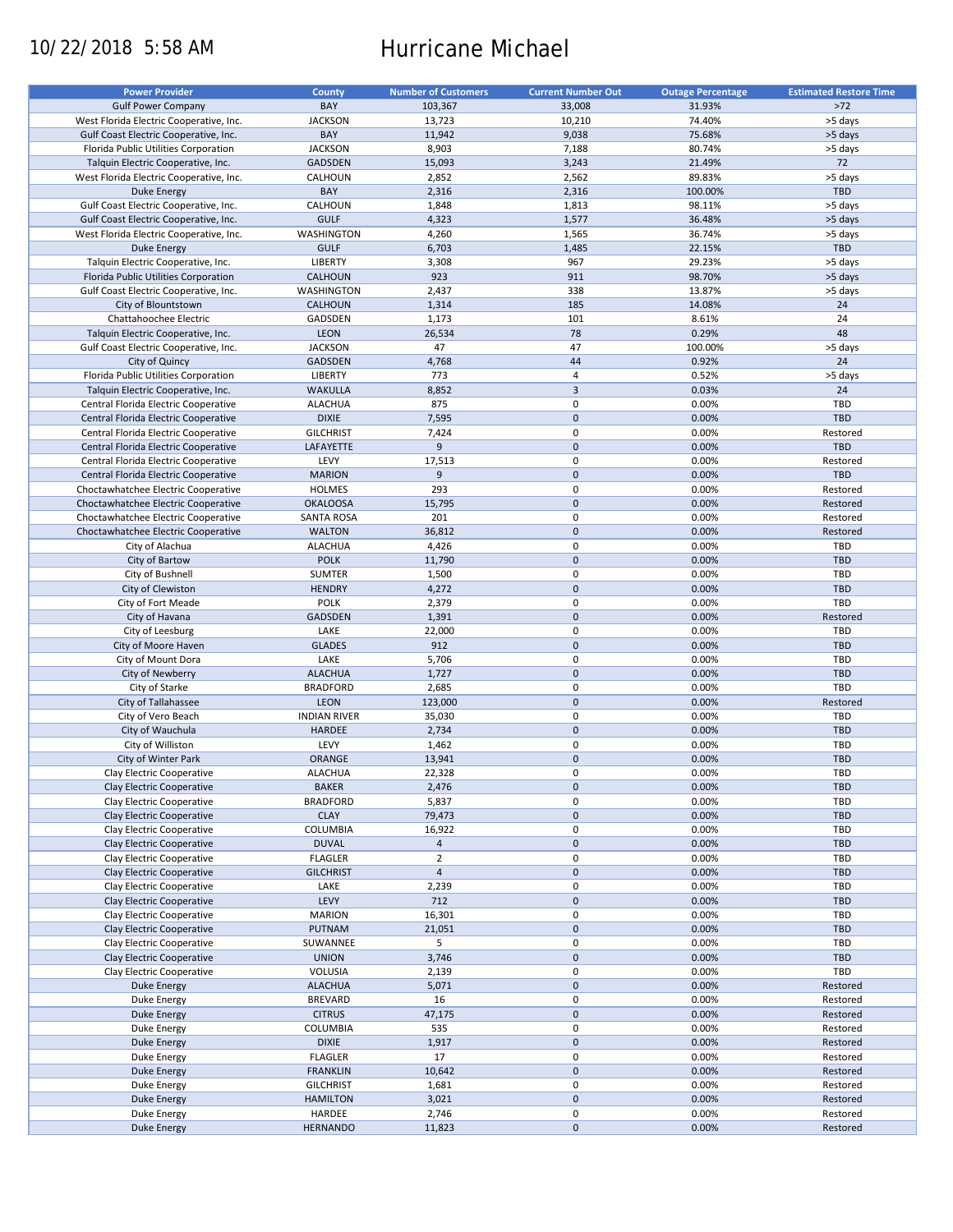### 10/22/2018 5:58 AM Hurricane Michael

| Duke Energy                                            |                                    |                  |                     |                |                      |
|--------------------------------------------------------|------------------------------------|------------------|---------------------|----------------|----------------------|
|                                                        | <b>HIGHLANDS</b>                   | 54,128           | 0                   | 0.00%          | Restored             |
| <b>Duke Energy</b>                                     | <b>HILLSBOROUGH</b>                | 24               | $\mathbf 0$         | 0.00%          | Restored             |
| Duke Energy                                            | <b>JEFFERSON</b>                   | 4,829            | 0                   | 0.00%          | Restored             |
| <b>Duke Energy</b>                                     | LAFAYETTE                          | 880              | $\mathbf 0$         | 0.00%          | Restored             |
|                                                        |                                    |                  |                     |                |                      |
| Duke Energy                                            | LAKE                               | 85,247           | 0                   | 0.00%          | Restored             |
| <b>Duke Energy</b>                                     | <b>LEON</b>                        | 66               | $\mathbf 0$         | 0.00%          | Restored             |
| Duke Energy                                            | LEVY                               | 3,840            | 0                   | 0.00%          | Restored             |
| <b>Duke Energy</b>                                     | <b>MADISON</b>                     | 4,037            | $\mathbf 0$         | 0.00%          | Restored             |
|                                                        |                                    |                  |                     |                |                      |
| Duke Energy                                            | <b>MARION</b>                      | 66,784           | 0                   | 0.00%          | Restored             |
| <b>Duke Energy</b>                                     | ORANGE                             | 370,927          | $\mathbf 0$         | 0.00%          | Restored             |
| Duke Energy                                            | OSCEOLA                            | 48,545           | 0                   | 0.00%          | Restored             |
| Duke Energy                                            | PASCO                              | 140,774          | $\mathbf 0$         | 0.00%          | Restored             |
|                                                        |                                    |                  |                     |                |                      |
| Duke Energy                                            | PINELLAS                           | 526,150          | 0                   | 0.00%          | Restored             |
| Duke Energy                                            | <b>POLK</b>                        | 103,167          | $\mathbf 0$         | 0.00%          | Restored             |
| Duke Energy                                            | SEMINOLE                           | 154,215          | 0                   | 0.00%          | Restored             |
| Duke Energy                                            | <b>SUMTER</b>                      | 10,453           | $\mathbf 0$         | 0.00%          | Restored             |
|                                                        |                                    |                  |                     |                |                      |
| Duke Energy                                            | SUWANNEE                           | 833              | 0                   | 0.00%          | Restored             |
| <b>Duke Energy</b>                                     | <b>TAYLOR</b>                      | 6,261            | $\pmb{0}$           | 0.00%          | Restored             |
| Duke Energy                                            | VOLUSIA                            | 81,049           | 0                   | 0.00%          | Restored             |
| <b>Duke Energy</b>                                     | <b>WAKULLA</b>                     | 7,063            | $\pmb{0}$           | 0.00%          | Restored             |
|                                                        |                                    |                  |                     |                |                      |
| Escambia River Electric Cooperative, Inc.              | <b>ESCAMBIA</b>                    | 3,452            | 0                   | 0.00%          | TBD                  |
| Escambia River Electric Cooperative, Inc.              | <b>SANTA ROSA</b>                  | 7,544            | $\pmb{0}$           | 0.00%          | <b>TBD</b>           |
| Florida Keys Electric Cooperative                      | <b>MONROE</b>                      | 31,941           | $\pmb{0}$           | 0.00%          | <b>TBD</b>           |
| Florida Power and Light Company                        | <b>ALACHUA</b>                     | 1,245            | $\mathbf 0$         | 0.00%          | TBD                  |
|                                                        |                                    |                  |                     |                |                      |
| Florida Power and Light Company                        | <b>BAKER</b>                       | 5,516            | 0                   | 0.00%          | <b>TBD</b>           |
| Florida Power and Light Company                        | <b>BRADFORD</b>                    | 4,070            | $\mathbf 0$         | 0.00%          | <b>TBD</b>           |
| Florida Power and Light Company                        | <b>BREVARD</b>                     | 312,828          | 0                   | 0.00%          | <b>TBD</b>           |
| Florida Power and Light Company                        | <b>BROWARD</b>                     | 939,530          | $\mathsf{O}\xspace$ | 0.00%          | <b>TBD</b>           |
|                                                        | CHARLOTTE                          |                  | 0                   | 0.00%          | <b>TBD</b>           |
| Florida Power and Light Company                        |                                    | 116,579          |                     |                |                      |
| Florida Power and Light Company                        | <b>CLAY</b>                        | 910              | $\pmb{0}$           | 0.00%          | <b>TBD</b>           |
| Florida Power and Light Company                        | <b>COLLIER</b>                     | 215,499          | 0                   | 0.00%          | <b>TBD</b>           |
| Florida Power and Light Company                        | <b>COLUMBIA</b>                    | 14,144           | $\mathsf{O}\xspace$ | 0.00%          | <b>TBD</b>           |
| Florida Power and Light Company                        | <b>DESOTO</b>                      | 16,855           | 0                   | 0.00%          | <b>TBD</b>           |
| Florida Power and Light Company                        | <b>DUVAL</b>                       | 9                | $\pmb{0}$           | 0.00%          | <b>TBD</b>           |
|                                                        |                                    |                  |                     |                |                      |
| Florida Power and Light Company                        | <b>FLAGLER</b>                     | 59,608           | $\pmb{0}$           | 0.00%          | <b>TBD</b>           |
| Florida Power and Light Company                        | <b>GLADES</b>                      | 3,508            | $\mathbf 0$         | 0.00%          | <b>TBD</b>           |
| Florida Power and Light Company                        | HARDEE                             | 33               | 0                   | 0.00%          | TBD                  |
| Florida Power and Light Company                        | <b>HENDRY</b>                      | 9,892            | $\mathbf 0$         | 0.00%          | <b>TBD</b>           |
| Florida Power and Light Company                        | <b>HIGHLANDS</b>                   | 519              | 0                   | 0.00%          | TBD                  |
|                                                        |                                    |                  |                     |                |                      |
| Florida Power and Light Company                        | <b>INDIAN RIVER</b>                | 57,796           | $\pmb{0}$           | 0.00%          | <b>TBD</b>           |
| Florida Power and Light Company                        | LEE                                | 266,497          | 0                   | 0.00%          | <b>TBD</b>           |
| Florida Power and Light Company                        | MANATEE                            | 188,203          | $\mathbf 0$         | 0.00%          | <b>TBD</b>           |
| Florida Power and Light Company                        | <b>MARTIN</b>                      | 94,739           | 0                   | 0.00%          | <b>TBD</b>           |
| Florida Power and Light Company                        | MIAMI-DADE                         | 1,138,406        | $\mathbf 0$         | 0.00%          | <b>TBD</b>           |
|                                                        |                                    | 94               |                     |                |                      |
| Florida Power and Light Company                        | <b>MONROE</b>                      |                  |                     |                |                      |
|                                                        |                                    |                  | 0                   | 0.00%          | TBD                  |
| Florida Power and Light Company                        | NASSAU                             | 22,701           | $\mathbf 0$         | 0.00%          | <b>TBD</b>           |
| Florida Power and Light Company                        | OKEECHOBEE                         | 20,142           | $\pmb{0}$           | 0.00%          | TBD                  |
|                                                        |                                    |                  |                     |                |                      |
| Florida Power and Light Company                        | ORANGE                             | $\mathbf{3}$     | $\mathbf 0$         | 0.00%          | <b>TBD</b>           |
| Florida Power and Light Company                        | OSCEOLA                            | 3                | 0                   | 0.00%          | <b>TBD</b>           |
| Florida Power and Light Company                        | PALM BEACH                         | 750,041          | $\mathsf{O}\xspace$ | 0.00%          | <b>TBD</b>           |
| Florida Power and Light Company                        | PUTNAM                             | 20,144           | 0                   | 0.00%          | <b>TBD</b>           |
| Florida Power and Light Company                        | SARASOTA                           | 270,158          | $\mathsf{O}\xspace$ | 0.00%          | <b>TBD</b>           |
|                                                        |                                    |                  |                     |                |                      |
| Florida Power and Light Company                        | SEMINOLE                           | 55,586           | 0                   | 0.00%          | <b>TBD</b>           |
| Florida Power and Light Company                        | ST. JOHNS                          | 91,015           | $\pmb{0}$           | 0.00%          | <b>TBD</b>           |
| Florida Power and Light Company                        | ST. LUCIE                          | 129,369          | 0                   | 0.00%          | <b>TBD</b>           |
| Florida Power and Light Company                        | SUWANNEE                           | 5,025            | $\mathsf{O}\xspace$ | 0.00%          | <b>TBD</b>           |
|                                                        |                                    |                  |                     |                |                      |
| Florida Power and Light Company                        | <b>UNION</b>                       | 1,637            | 0                   | 0.00%          | TBD                  |
| Florida Power and Light Company                        | <b>VOLUSIA</b>                     | 179,598          | $\mathsf{O}\xspace$ | 0.00%          | <b>TBD</b>           |
| Florida Public Utilities Corporation                   | NASSAU                             | 15,989           | 0                   | 0.00%          | Restored             |
| Fort Pierce Utilities Authority                        | ST. LUCIE                          | 27,630           | $\mathsf{O}\xspace$ | 0.00%          | TBD                  |
| Gainesville (Gainesville Regional Utilities - GRU)     | <b>ALACHUA</b>                     | 94,473           | 0                   | 0.00%          | <b>TBD</b>           |
| Glades Electric Cooperative, Inc.                      |                                    |                  |                     |                | <b>TBD</b>           |
|                                                        | <b>GLADES</b>                      | 3,015            | $\mathsf{O}\xspace$ | 0.00%          |                      |
| Glades Electric Cooperative, Inc.                      | HARDEE                             | 0                | 0                   |                | TBD                  |
| Glades Electric Cooperative, Inc.                      | <b>HENDRY</b>                      | 3,530            | $\pmb{0}$           | 0.00%          | <b>TBD</b>           |
| Glades Electric Cooperative, Inc.                      | <b>HIGHLANDS</b>                   | 7,321            | 0                   | 0.00%          | TBD                  |
| Glades Electric Cooperative, Inc.                      | OKEECHOBEE                         | 2,278            | $\mathbf 0$         | 0.00%          | <b>TBD</b>           |
|                                                        |                                    |                  |                     |                |                      |
| Green Cove Springs Electric                            | CLAY                               | 3,889            | 0                   | 0.00%          | TBD                  |
| Gulf Coast Electric Cooperative, Inc.                  | <b>WALTON</b>                      | 100              | $\pmb{0}$           | 0.00%          | <b>TBD</b>           |
| <b>Gulf Power Company</b>                              | <b>ESCAMBIA</b>                    | 152,984          | 0                   | 0.00%          | Restored             |
| <b>Gulf Power Company</b>                              | <b>HOLMES</b>                      | 2,572            | $\pmb{0}$           | 0.00%          | Restored             |
| <b>Gulf Power Company</b>                              | <b>JACKSON</b>                     | 1,375            | 0                   | 0.00%          | Restored             |
| <b>Gulf Power Company</b>                              | <b>OKALOOSA</b>                    | 94,172           | $\mathbf 0$         | 0.00%          | Restored             |
|                                                        |                                    |                  |                     |                |                      |
| <b>Gulf Power Company</b><br><b>Gulf Power Company</b> | <b>SANTA ROSA</b><br><b>WALTON</b> | 72,563<br>23,578 | 0<br>$\pmb{0}$      | 0.00%<br>0.00% | Restored<br>Restored |